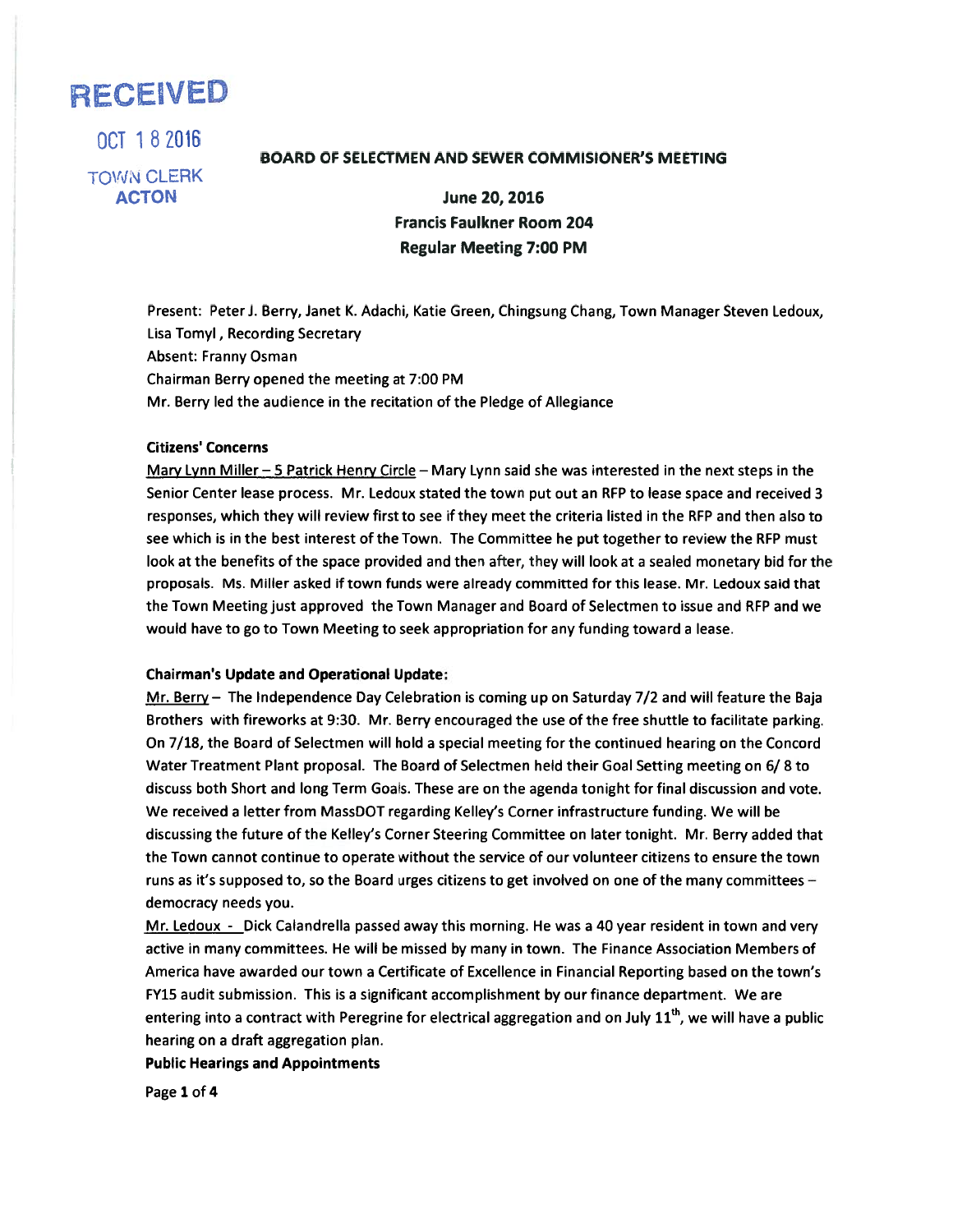7:10 PM - Common Victualler, Ginger Court - Mr. Berry read the public hearing notice. Present representing Ginger Court is Po Pai, owner/manager. Ms. Adachi asked if this was the same Ginger Court that was previously on Great Road. Mr. Pai acknowledged that it was. She then brought up the issue of needing approval from the Planning Department for their sign. Mr. Pai said they had submitted an application for the sign today. Ms. Green moved to approve the application for Ginger Court for <sup>a</sup> common victualler license, Mr. Chang seconded. All Ayes 4-0.

7:15 PM — South Acton Train Station Meter Rate Increase — Mr. Berry introduced the South Acton Train Station (SATS) meter rate increase proposal. He outlined <sup>a</sup> letter from the South Acton Train Station Advisory Committee (SATSAC)recommending <sup>a</sup> meter rate increase. Several points were mentioned from the letter regarding the reasoning behind the proposal and SATSAC's opinion, including comparative prices with surrounding towns. Ms. Green said she accepts the recommendation of SATSAC's recommendation to increase the parking meter rates. Ms. Adachi said she is inclined to adopt the recommendation of SATSAC and Mr. Chang added that he agrees with SATSAC's recommendation. Ms. Green noted that the resident sticker is significantly reduced compared to the non-resident daily rates. Mr. Berry said he supports the recommendation of the SATSAC.

Shuvu Lee member of Finance Committee — questioned if the commuter lot parking fund was an enterprise fund. Mr. Ledoux said it is not an enterprise fund in the traditional sense as the use of the funds are governe<sup>d</sup> under state law. Mr. Lee asked who will cover maintenance at the lot. Mr. York explained that arrangemen<sup>t</sup> will continue as it is now with the town maintaining the parking lot and the MBTA maintaining the tracks and station. The proposed fee increase will make the fund more selfsustaining and better allow for that maintenance. Mr. Lee asked about any capital improvement in the FY17 budget. Mr. York explained that there was funding for <sup>a</sup> landscaping <sup>p</sup>lan and that proposals to fund landscaping would follow that. Mr. Lee asked if the town was pursuing additional parking. Mr. Berry said the town continues to look at opportunities for additional parking. Mr. Lee asked if we would adjust our prices if other towns adjust their parking prices. Ms. Green stated that we (BOS) cannot include <sup>a</sup> prohibition on another rate increase for the next 5 years as there could be <sup>a</sup> totally new board, but we could recommend that as par<sup>t</sup> of our vote tonight.

David Martin, Chair of SATSAC said that the current rates cannot cover the maintenance of the parking lots now and addressed comments on expanding the number of resident stickers and the impact that would have on the revenue of the lot and the ability to fund ongoing maintenance.

Ms. Green moved to approve the recommended increase to parking rates as outlined in the Town Engineer's memo with the recommendation to not increase the rates for <sup>5</sup> years, Ms. Adachi, seconded. All Ayes, all ayes (4-0)

## Selectmen's Business

Committee Reappointments — Ms. Green moved to approve committee appointments, Ms. Adachi seconded. All Ayes (4-0)

Discussion Regarding a Selectmen Cable TV Show - Mr. Berry explained that one of the Board of Selectmen's goals is to increase communication with the public. With that in mind, he is suggesting that the Board of Selectmen host <sup>a</sup> show on Acton TV every week prior to <sup>a</sup> Selectmen's meeting. He Page 2 of 4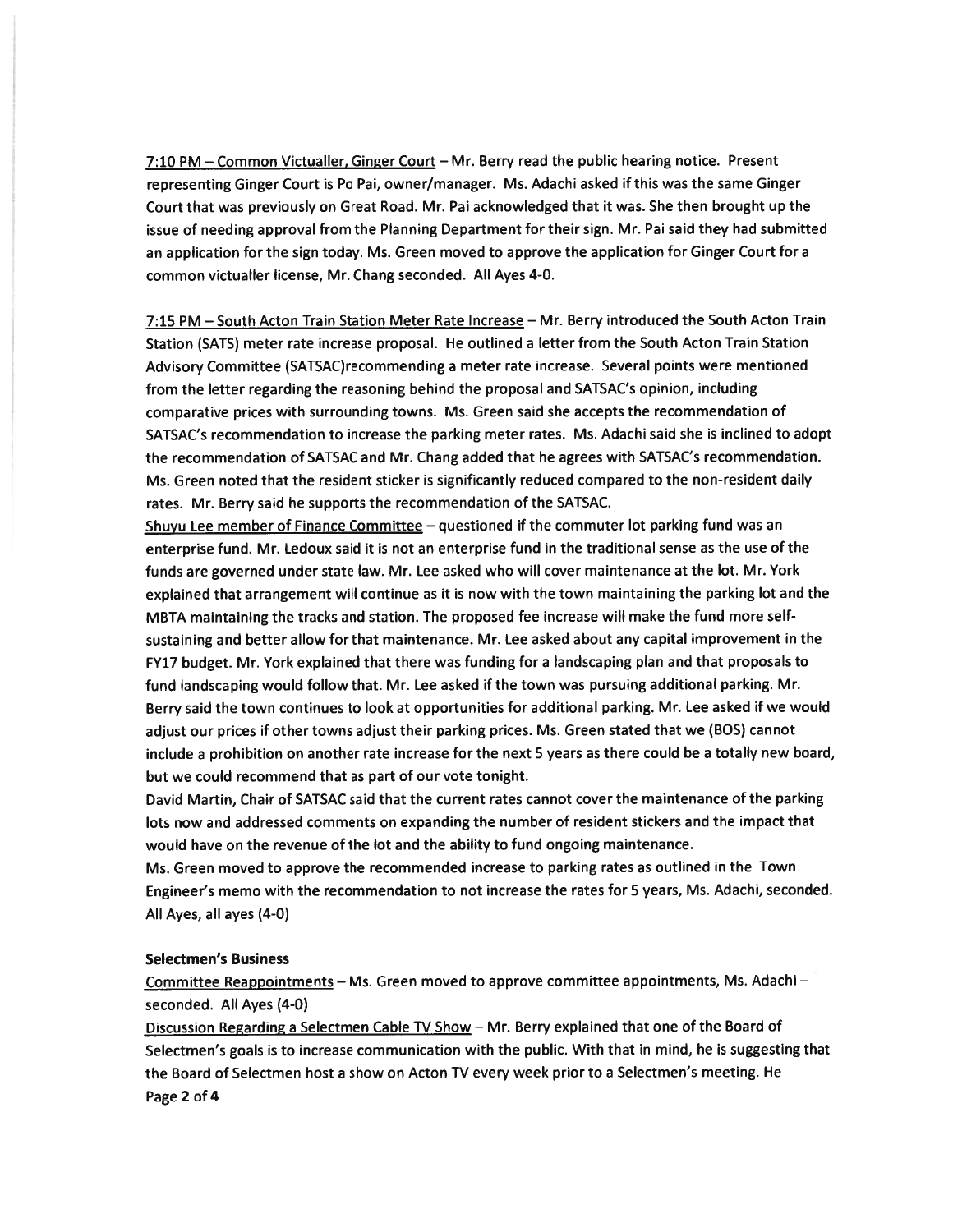introduced Marc Duci, Executive Director, Acton TV. Mr. Duci spoke briefly regarding Acton TV and who they are and what they do. They have 3 channels — Public Access (programs created by the general public), Education (anything with an educational aspect), and Government (anything regarding events that are happening in town — committee meetings, town events, etc.). Mr. Berry suggested that the Selectmen do <sup>a</sup> taped show every other week with <sup>a</sup> Board member for about 30 minutes to talk about what is coming up on next week's agenda. The Selectmen would rotate who hosts each show. Mr. Duci said that they liked the idea and suggested having <sup>a</sup> twitter account so people could send in their questions for the Selectmen to answer while on the air (as <sup>a</sup> taped program). Ms. Green thanked Mr. Berry and Mr. Duci for this idea. She asked that we include an email option for the questions as well as Twitter as many people who watch Acton TV and who attend our meetings are not familiar with Twitter. Mr. Chang agrees it's <sup>a</sup> grea<sup>t</sup> idea and is supportive of the idea. Ms. Adachi thinks it <sup>a</sup> very good idea to provide <sup>a</sup> conversational feedback to the general public. Mr. Duci inquired about when to start. Mr. Berry feels there is no need to wait to start. Next meeting is July 11 so we could have the first show on July 7th. Charlie Kadlec suggested that the taping be available on the www.actontv.org as well. Mr. Duci agreed and said they would ge<sup>t</sup> the taped shows on the website as quickly as possible after taping.

Next Steps for Morrison Farmhouse - Mr. Berry made a statement that "no decision is a decision" with regards to the Morrison Farmhouse. He feels that we need to talk about process to ge<sup>t</sup> to <sup>a</sup> place where we ge<sup>t</sup> <sup>a</sup> consensus on what to do with the house moving forward. Mr. Ledoux gave <sup>a</sup> brief overview of the history of the plans for the farmhouse. Ms. Green, as liaison to Morrison Farm Committee, explained that the Committee had voted to recommend demolishing the house, however other committees and residents have spoken up in opposition to that suggestion. Ms. Green recommends that the Board of Selectmen send out an email to all boards and committees to seek input on what to do with the farmhouse. We can then schedule <sup>a</sup> discussion on that input at <sup>a</sup> future BOS meeting. If people feel that public forum is appropriate that could be done as well. Ms. Adachi agrees with getting feedback from all boards and committees. Mr. Chang inquired about the structure of the barn and what the purpose of preserving the barn was. Mr. Berry said he was is in favor of <sup>a</sup> public forum after Labor Day and he supports sending out an email to all boards and committees.

Doug Tindal, member of Morrison Farmhouse Committee - said that the committee has struggled to make the best possible plan for the Morrison property. The committee came to the agreemen<sup>t</sup> that the house "needs to go".

Ann Chang, member of the Morrison Farmhouse Committee commented that she is not feeling that a forum would be appropriate.

Mr. Berry recommended sending out an email to all Boards and Committees and scheduling <sup>a</sup> public forum outside of regular meeting date for in early September. The Board agreed.

Kelley's Corner Steering Committee Future Role - Mr. Berry said that there had been some discussion about the Kelley's Corner Steering Committee dissolving after Town Meeting rejected the Kelley's Corner zoning warrant article. Mr. Berry feels the Steering Committee should continue though and wanted to discuss possible future roles for that Committee. Ms. Adachi feels as though we should revisit the issue and analyze what went wrong. Ms. Green would prefer that the Board refers back to Page 3 of 4